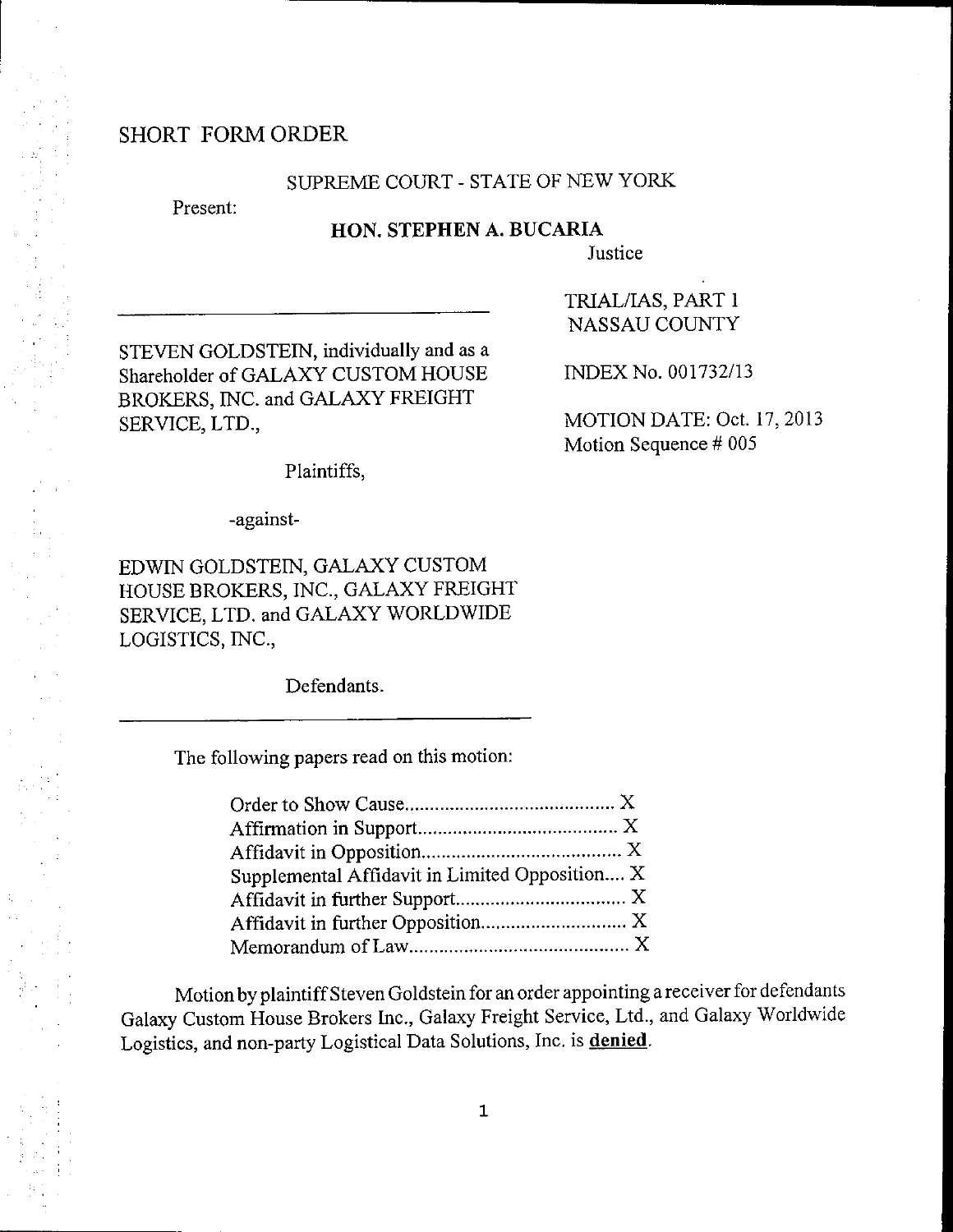### GOLDSTEIN, et al v GOLDSTEIN, et al Index no. 001732/13

This action arises from a dispute between the shareholders of a group of affiliated close corporations. Plaintiff Steven Goldstein, and his brother, defendant Edwin Goldstein are each 50 % shareholders of plaintiffs Galaxy Custom House Brokers Inc. and Galaxy Freight Service, Ltd. The corporations are engaged in the world-wide heary freight and trucking business. Steven and Edwin are also each 1/3 shareholders of non-party Logistical Data Solutions, Inc., a corporation whose principal place of business in in the Ukraine. Logistical Data Solutions provides back office support to Galaxy Freight.

Steven alleges that on October l2,20l2,Edwin and non-party Josh Reichman founed <sup>a</sup>new company, defendant Galaxy Worldwide Logistics, Inc., which competes with Galaxy Custom House Brokers and Galaxy Freight Service in the international freight business. Steven alleges that Edwin has misappropriated the trade secrets and assets of the latter companies.

This action was commenced around February 7, 2013. Plaintiffs assert claims for breach of fiduciary duty, breach of the duty of loyalty, diversion of corporate opportunity, fraud, and conversion. The court notes that plaintiffs do not seek the judicial dissolution of any of the jointly owned companies.

Plaintiff moves for the appointment of a receiver for defendants Galaxy Custom House Brokers Inc., Galaxy Freight Service, Ltd., and Galaxy Worldwide Logistics, and nonparty Logistical Data Solutions, Inc. Steven argues that Edwin is making unnecessary expenditures by offering Logistical Data employees free travel to the United States, and offering higher salaries and benefits to Galaxy Custom House employees, if they switch to Galaxy Worldwide. Additionally, Steven claims that Edwin is exposing the Galaxy companies to liability by authorizing the release of goods without the original bill of lading.

In opposition to the motion for a receiver, Edwin asserts that the Galaxy cornpanies earned over \$90,000 during July 2013 and that Edwin continues to operate them profitably.

Business Corporation Law § 1113 provides that at any stage of an action or special proceeding seeking judicial dissolution of a corporation, the court may, in its discretion, make all such orders as it may deem proper in connection with preserving the property and carrying onthe business ofthe corporation, including the appointment of a receiver, who may be a director, offlcer, or shareholder of the corporation.

A party moving for the appointment of a temporary receiver must submit clear and